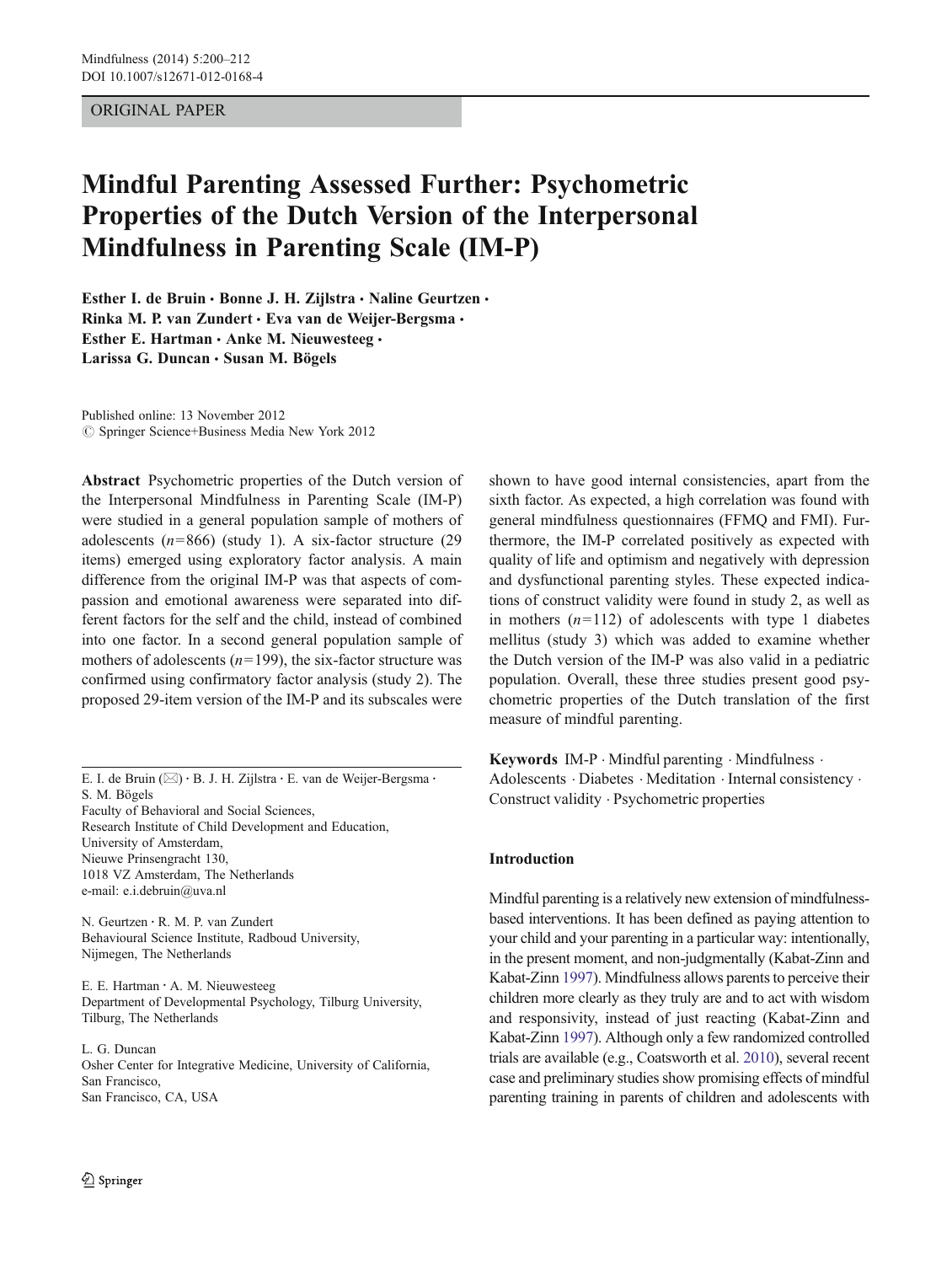<span id="page-1-0"></span>autism spectrum disorders, attention deficit hyperactivity disorder (ADHD), oppositional defiant disorder, anxiety disorders, and other developmental disabilities (i.e., Bögels et al. [2008](#page-11-0), [2010](#page-11-0); Singh et al. [2006,](#page-12-0) [2009;](#page-12-0) Van der Oord et al. [2011](#page-12-0); Van de Weijer-Bergsma et al. [2011](#page-12-0)). Children's internalizing and externalizing symptoms decreased, aggressive behavior diminished, and attention improved on self-reports, parentreports, and more objective neuropsychological measures of attention. Furthermore, parents improved on their own goals, quality of life, and reported a large decrease in parenting stress. Most effects occurred directly after training and were maintained at follow-up after 2 months.

Duncan et al. [\(2009](#page-12-0)) have proposed a theoretical model of mindful parenting and developed a self-report measure of mindful parenting: the Interpersonal Mindfulness in Parenting (IM-P) scale (Duncan [2007](#page-12-0)). In an initial validation study of the original ten-item version of the IM-P conducted with  $n=753$  mothers and  $n=523$  fathers a higher-order mindful parenting factor and four first-order factors of mindful parenting were found: (1) present-centered attention in parenting; (2) present-centered emotional awareness in parenting; (3) non-reactivity/low-reactivity in parenting; and (4) non-judgmental acceptance in parenting.

Internal consistencies for the four factors ranged from a correlation of 0.45 for the two items of the Present-Centered Emotional Awareness in Parenting subscale to 0.72 for the IM-P total scale. Preliminary convergent and discriminant validity in relation to mindfulness and other parenting constructs was demonstrated (Duncan [2007](#page-12-0)). In a pilot randomized controlled trial of their mindfulness enhancement of the Strengthening Families Program: For Parents and Youth 10–14 (Coatsworth et al. [2010](#page-12-0)), mindful parenting as measured with the ten-item IM-P was shown to mediate effects of the MSFP program on key outcomes related to maternal and youth functioning.

Subsequently, this short version of the IM-P was extended to a 31-item version with five hypothesized subscales corresponding to the five dimensions of mindful parenting proposed by Duncan and colleagues (Duncan et al. [2009](#page-12-0)): (1) listening with full attention refers to listening to your child with focused attention and awareness of experiences in the present moment (five items); (2) emotional awareness of self and child refers to parents' ability to be aware of emotions within themselves as well as in their child (six items); (3) selfregulation in the parenting relationship refers to parents becoming less reactive to their child's behavior and adopting a style of more calmly selecting a parenting style without immediately reacting (six items); (4) non-judgmental acceptance of self and child refers to the need for parents to become more aware of the (unconscious) expectations they often have of their child's behavior and to gradually learn to adopt a more non-judgmental acceptance of the traits and behaviors of themselves and their child (seven items); and (5) compassion for self and child refers to developing a genuine stance of caring and compassion for their child as well as for themselves as parents (seven items) (Duncan et al. [2009\)](#page-12-0). They proposed that, through these five practices, parenting, parental wellbeing, parent–child affection, and child rearing practices improve which in turn will lead to symptom reduction and better child well-being. Based on this model, the current 31-item version of the IM-P was developed which is the focus of the current study.

To our knowledge, the IM-P is currently the only measure worldwide that specifically assesses aspects of mindful parenting instead of general dispositional mindfulness for which many questionnaires are available. Mindful parenting questionnaires with good psychometric properties are needed to determine whether mindfulness skills in parenting do indeed increase after participation in mindful parenting training in clinical and non-clinical populations and to further assess whether this increase mediates the subsequent decrease in psychological or psychiatric symptoms in the child and/or the parent. The main objective of the three presented studies was to assess the psychometric properties of the Dutch version of the IM-P. The IM-P was translated (and back translated) into Dutch by a team of four researchers (highly experienced mindfulness trainers, psychotherapists, and psychologists, of whom one was a native English speaker) in close collaboration with L. Duncan who authorized the final version as used in this study. Mindful parenting in The Netherlands is a rapidly growing field, and general mindfulness questionnaires have already been translated and validated.

The following hypotheses were tested. First, based on the theoretical framework of the IM-P (Duncan et al. [2009\)](#page-12-0), we explored whether the Dutch version of the IM-P would consist of five reliable factors in samples of mothers of adolescents from the general community. Second, we hypothesized to find a positive relationship between the IM-P and the physical, psychological, social, and environmental aspects of quality of life. In addition, we expected the IM-P to correlate positively with emotional well-being, optimism, and with a measure of general mindfulness, demonstrating convergent validity. We further expected negative relationships of the IM-P with measures of depression, general parenting stress, and dysfunctional parenting styles such as over-reactivity, thus providing evidence of discriminant validity. We expected to find these positive and negative correlations in two samples of mothers from the general population as well as in a sample of mothers of adolescents with type 1 diabetes mellitus.

### Study 1

The goal of this first study was to examine the factor structure and the internal consistency of the Dutch version of the IM-P in mothers of adolescents from the general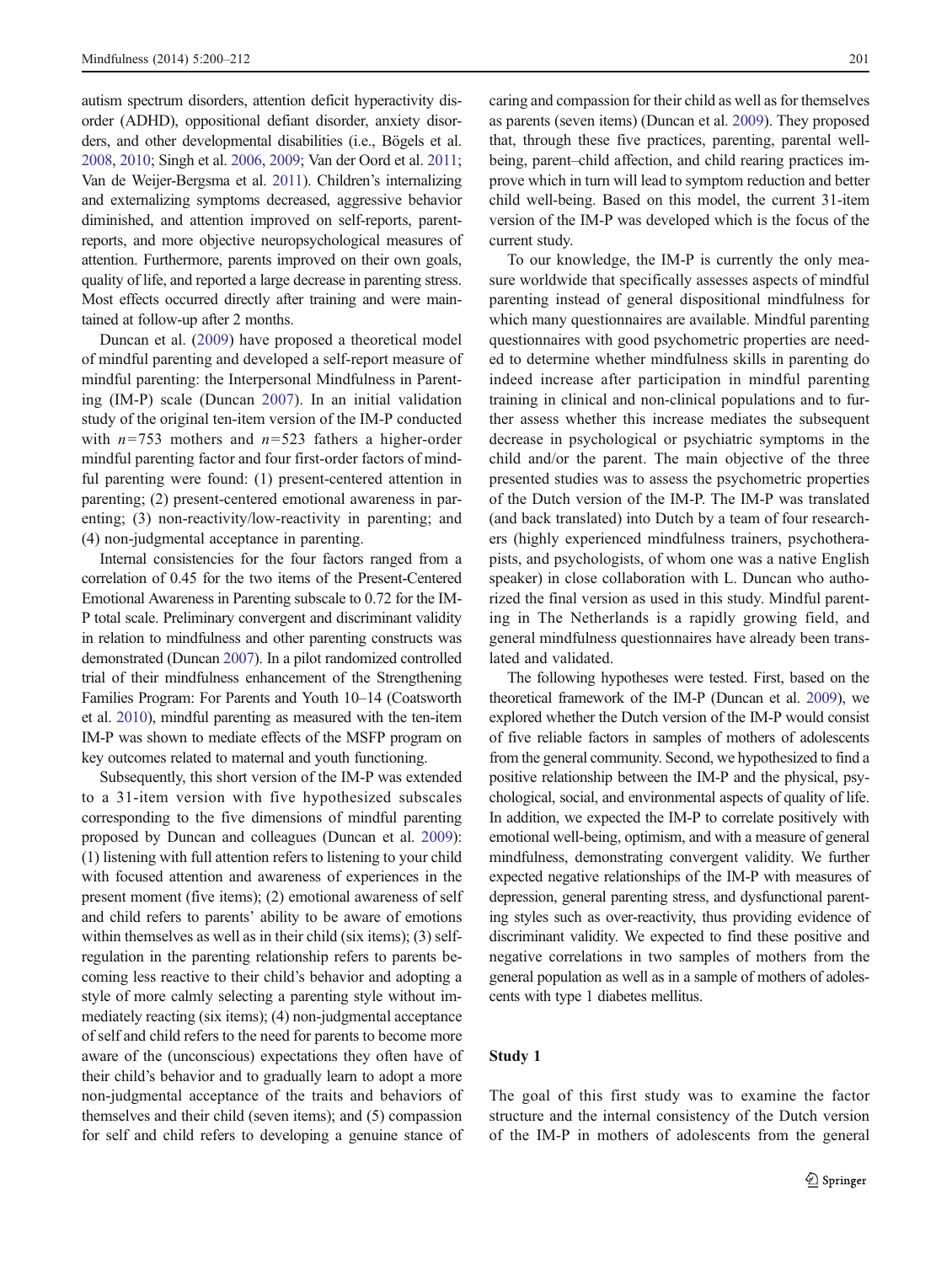<span id="page-2-0"></span>community. Subsequently, we examined IM-P associations with measures of depression and optimism.

## Method

### Participants and Procedure

This study was part of a larger randomized, controlled study on the effectiveness of a school-based depression prevention program for adolescents (Tak et al. [2012\)](#page-12-0). Of nine participating schools, eight schools gave permission to approach parents of the participating adolescents ( $n=1,232$ ). Parents were invited to participate through a letter including an Internet link which led them to the online questionnaires, which were completed by 914 parents (74.2 %). Gift certificates of 25 Euros were provided by raffle to ten parents selected from among all parents who completed the questionnaire. Most of the questionnaires, 93.9 %, were completed by the biological mother, 4.5 % by the biological father. For comparability with the other studies, this study focused on the mothers only, leaving 866 mothers in total, of whom 99.1 % was the biological mother, and the remaining 0.9 % was a female caretaker in the role of mother. The average age of the mothers was  $45$  years (SD=3.8). On average, the children of these parents (53 % boys) were 12 to 15 years old  $(M=13.3$  years, SD=0.60). Ninety-six per cent of the mothers were of Dutch nationality. The IM-P scores (30 item version) were somewhat negatively correlated with age,  $r=-0.092$ ;  $p=0.015$  but were not correlated with educational level (see Table 1),  $r=0.058$ ;  $p=0.107$ .

### Measure

# IM-P

See scale description in the "[Introduction.](#page-0-0)" Scores on the IM-P range from 1=never true to  $5=$ always true where higher (subscale) scores reflect more mindfulness in parenting, including more attention, awareness of self and child, more self-regulation, non-judgmental acceptance of self and child, and more compassion of self and child.

| <b>Table 1</b> Educational level of the three different samples of mothers |  |
|----------------------------------------------------------------------------|--|
|----------------------------------------------------------------------------|--|

Beck's Depression Inventory-II (BDI-II)

Parental depression was measured with the Beck's Depression Inventory-II (BDI-II) (Beck et al. [1996](#page-11-0)). The items correspond to the symptoms of depression as listed in the DSM-IV. In this study, a Dutch version of the BDI-II was used, which has been shown to have good psychometric properties (Van der Does [2002\)](#page-12-0). Cronbach's alpha in the current sample was 0.88.

### Life Orientation Test-Revised (LOT-R)

Optimism was measured with the Life Orientation Test-Revised (LOT-R) (Scheier et al. [1994](#page-12-0)), which was developed to measure dispositional optimism. The scale has been shown to have acceptable internal consistency (Scheier et al. [1994\)](#page-12-0). Internal consistency in the current sample was good ( $\alpha$ =0.75).

### Statistical Analyses

The factor structure of the Dutch version of the IM-P was examined using principal axis factoring with Promax rotation. Internal consistency (Cronbach's alpha) was examined. Pearson correlations with related constructs were calculated to examine construct validity.

# Results

Because of predominantly negative inter-item correlations, item 3 has been excluded from analyses. Indicators showed that the data were suitable for factor analyses (Kaiser–Meyer– Olkin measure of sampling adequacy=0.91; Bartlett's test of sphericity,  $p<0.001$ ). There were seven eigenvalues larger than 1; however, in the solution with seven factors, the last loaded only on a single item (item 16). Therefore, a six-factor solution was preferred. The rotated factor loadings larger than 0.183, the approximate boundary for significance level 0.01 (Stevens [1996,](#page-12-0) p.371), are presented in Table [2.](#page-3-0)

The items comprising these new factors are presented in bold in Table [2.](#page-3-0) Except for the first factor, the observed structure for the Dutch IM-P is somewhat different from the

|                                                                   | Sample<br>$1(n=866)$ | Sample<br>$2(n=199)$ | Sample<br>$3(n=112)$ |
|-------------------------------------------------------------------|----------------------|----------------------|----------------------|
| Lower, middle, and higher applied and general secondary education | $27.6\%$             | 30.6 $%$             | 16.0 $%$             |
| Intermediate vocational education                                 | $24.7\%$             | $20.1\%$             | 49.1 $%$             |
| Higher vocational education                                       | $32.1 \%$            | $36.2 \%$            | $31.3\%$             |
| University                                                        | $12.2 \%$            | $11.1\%$             | $2.7\%$              |
| Different types of education or no answer                         | $3.3\%$              | $2.0\%$              | $0.9\%$              |
|                                                                   |                      |                      |                      |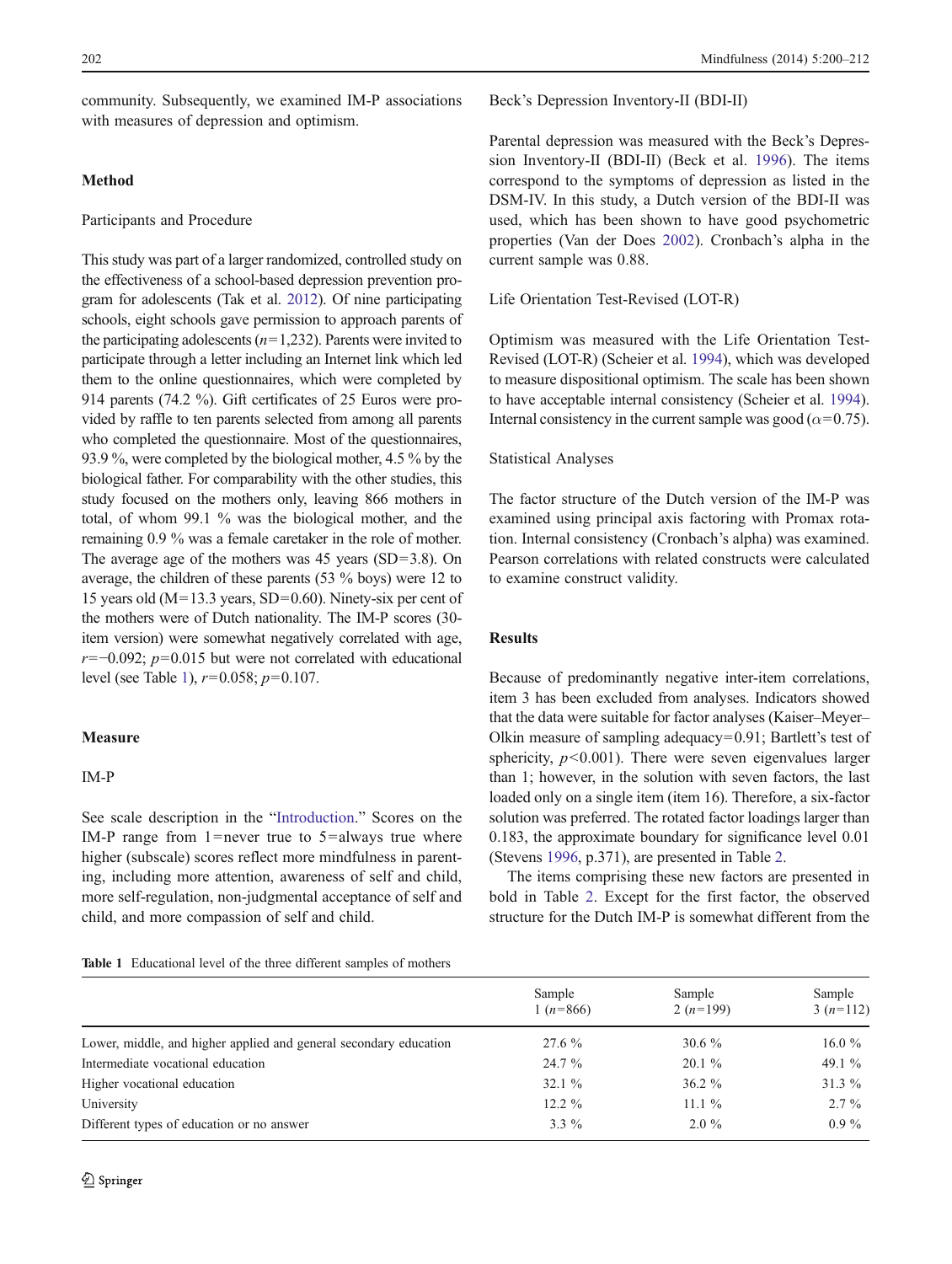<span id="page-3-0"></span>hypothesized structure proposed by Duncan et al. [\(2009](#page-12-0)) for the original 31-item English version of the IM-P due to a separation of child-oriented and parent-oriented items. The first factor, Listening with Full Attention (items 1, 9, 13, 19, and 24), is the same as the first subscale of the original IM-P. Furthermore, we found the following factors and suggest the following subscale names for the Dutch IM-P: Compassion for the Child (items 4, 7, 25, 27, 28, and 31). It contains the three child-oriented items from the Compassion for Self and Child subscale of the English version and three from the Nonjudgmental Acceptance of Self and Child subscale. The third factor was named Non-judgmental Acceptance of Parental Functioning (items 15, 17, 18, 20, 23, and 26) and the items focus on the parent (not) blaming or criticizing oneself for (perceived) mistakes in parenting. Factor four was called Emotional Non-reactivity in Parenting (items 5, 10, 11, 14, and 29). It contains items referring to (not) emotionally responding to the child's behavior, three of which were drawn

**Table 2** Factor loadings of Dutch IM-P items in study 1  $(n=866)$ 

| Dutch IM-P subscales                                        |                   |                     |                      |                   |                               |          |          |  |  |
|-------------------------------------------------------------|-------------------|---------------------|----------------------|-------------------|-------------------------------|----------|----------|--|--|
| Item $(\#)$                                                 | Original subscale | $\mathbf{1}$<br>LFA | $\overline{2}$<br>CC | 3<br><b>NJAPF</b> | $\overline{4}$<br><b>ENRP</b> | 5<br>EAC | 6<br>EAS |  |  |
| 1. Not listening to child with full attention.              | 1                 | 0.688               | 0.266                | 0.238             | 0.397                         | 0.272    |          |  |  |
| 9. Rushing through activities with child.                   | 1                 | 0.679               | 0.334                | 0.349             | 0.400                         | 0.313    |          |  |  |
| 13. Distracted while engaged with child.                    | 1                 | 0.721               | 0.349                | 0.389             | 0.464                         | 0.320    |          |  |  |
| 19. Busy thinking, not listening to child.                  | $\mathbf{1}$      | 0.772               | 0.392                | 0.379             | 0.466                         | 0.331    |          |  |  |
| 24. Pay attention to child when together.                   | $\mathbf{1}$      | 0.659               | 0.511                | 0.336             | 0.391                         | 0.353    | 0.235    |  |  |
| 3. Aware of impact of child mood on own mood.               | $\mathfrak{2}$    |                     |                      |                   |                               |          |          |  |  |
| 6. Aware of link between own mood and parenting behavior.   | $\overline{2}$    |                     |                      |                   |                               |          | 0.301    |  |  |
| 11. Emotions affect parenting.                              | $\overline{c}$    | 0.477               | 0.351                | 0.461             | 0.598                         | 0.378    |          |  |  |
| 12. Unaware of child's feelings.                            | $\overline{c}$    | 0.376               | 0.331                | 0.344             | 0.412                         | 0.761    |          |  |  |
| 22. Aware of child's worries.                               | $\sqrt{2}$        | 0.306               | 0.327                | 0.251             | 0.289                         | 0.723    | 0.351    |  |  |
| 30. Aware of child's unspoken feelings.                     | $\overline{c}$    | 0.346               | 0.449                | 0.243             | 0.315                         | 0.685    | 0.218    |  |  |
| 2. When upset with child, notice feelings before acting.    | 3                 |                     | 0.211                |                   |                               |          | 0.523    |  |  |
| 5. React too quickly to child.                              | 3                 | 0.420               | 0.313                | 0.313             | 0.585                         | 0.260    | 0.247    |  |  |
| 8. Calmly tell child how feeling when upset.                | 3                 | 0.258               | 0.383                |                   | 0.278                         | 0.216    | 0.364    |  |  |
| 14. Regretting parenting actions when upset.                | 3                 | 0.412               | 0.404                | 0.384             | 0.674                         | 0.344    | 0.227    |  |  |
| 16. Effort to keep emotional balance when upset with child. | 3                 | 0.263               | 0.280                |                   | 0.358                         |          | 0.437    |  |  |
| 29. Emotional reactivity in response to child behavior.     | 3                 | 0.419               | 0.438                | 0.431             | 0.763                         | 0.309    | 0.282    |  |  |
| 4. Nonjudgmental listening to child.                        | 4                 | 0.508               | 0.528                | 0.260             | 0.391                         | 0.322    | 0.511    |  |  |
| 7. Nonjudgmental receptivity to child emotion.              | 4                 | 0.348               | 0.475                |                   | 0.330                         | 0.294    | 0.404    |  |  |
| 10. Trouble accepting child individuation.                  | 4                 | 0.272               | 0.193                | 0.367             | 0.417                         | 0.254    |          |  |  |
| 18. Acceptance of parenting challenges.                     | 4                 | 0.231               | 0.225                | 0.511             | 0.350                         | 0.218    | 0.349    |  |  |
| 21. Non-reactivity in difficult moments with child          | 4                 | 0.216               | 0.260                | 0.208             | 0.374                         | 0.220    | 0.451    |  |  |
| 23. Self-criticism of self as parent.                       | 4                 | 0.308               | 0.194                | 0.480             | 0.329                         | 0.183    |          |  |  |
| 28. Openness to child's point of view.                      | 4                 | 0.354               | 0.547                | 0.263             | 0.376                         | 0.258    | 0.402    |  |  |
| 15. Self-critical of parenting mistakes.                    | 5                 | 0.321               |                      | 0.678             | 0.358                         | 0.185    |          |  |  |
| 17. Self-blame during challenges with child.                | 5                 | 0.340               | 0.224                | 0.657             | 0.387                         | 0.248    |          |  |  |
| 20. Forgiving of self when regret parenting actions.        | 5                 |                     |                      | 0.532             | 0.202                         | 0.247    | 0.360    |  |  |
| 25. Kind to child when upset.                               | 5                 | 0.326               | 0.711                | 0.185             | 0.312                         | 0.299    | 0.196    |  |  |
| 26. Self-critical comparison with other parents.            | 5                 | 0.375               | 0.314                | 0.539             | 0.477                         | 0.352    |          |  |  |
| 27. Caring for child when struggling.                       | 5                 | 0.350               | 0.754                | 0.251             | 0.376                         | 0.341    | 0.244    |  |  |
| 31. Patient with child when struggling.                     | 5                 | 0.349               | 0.720                | 0.218             | 0.408                         | 0.365    | 0.376    |  |  |

Full text of the items of the English IM-P is available from the author (duncanLa@ocim.ucsf.edu). Factors in the original English IM-P:  $1 =$ Listening with Full Attention; 2=Emotional Awareness of Self and Child; 3=Self-Regulation in the Parenting Relationship; 4=Non-judgmental Acceptance of Self and Child; 5=Compassion for Self and Child (Duncan et al. [2009\)](#page-12-0). Items comprising the suggested six-factor structure of the Dutch version of the IM-P are presented in boldface: 1=Listening with Full Attention (LFA); 2=Compassion for Child (CC); 3=Non-judgmental Acceptance of Parental Functioning (NJAPF); 4=Emotional Non-reactivity in Parenting (ENRP); 5=Emotional Awareness of Child (EAC); 6=Emotional Awareness of Self (EAS)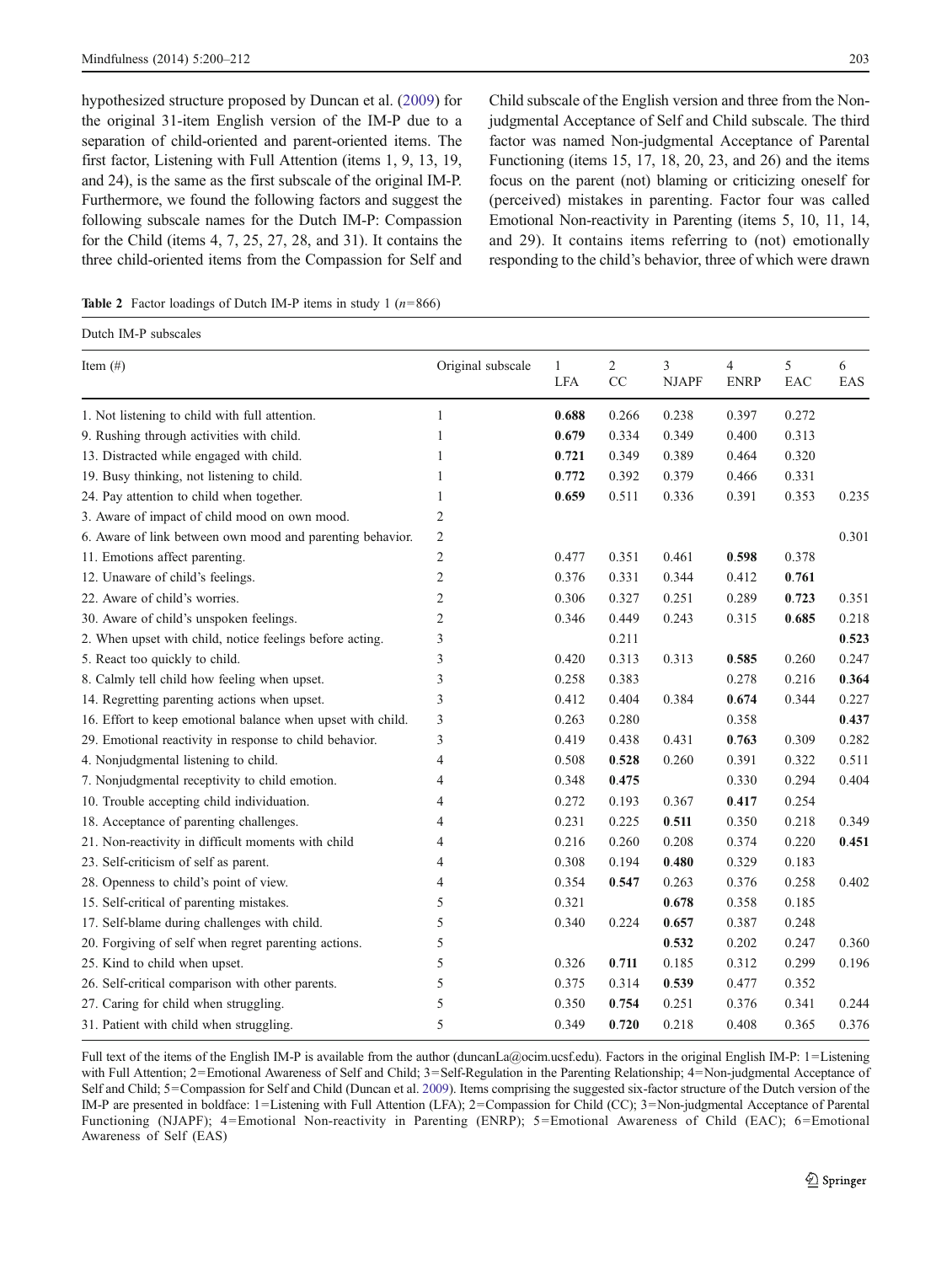from the Self-Regulation in the Parenting Relationship subscale of the English IM-P. The fifth factor was called Emotional Awareness of the Child (items 12, 22, and 30). The items refer to whether the parent is aware of the emotions of the child and are the same three child-oriented items from the Emotional Awareness of Self and Child subscale in the English version. The final factor was Emotional Awareness of Self (items 2, 8, 16, and 21). Item 8 (When I am upset with my child, I calmly tell him/her how I am feeling) has been assigned to this factor (loading of 0.364), although it loaded slightly higher on the second factor (0.383). However, based on the content of being emotionally aware of oneself, and its similarity to other items in this sixth factor, we felt it was more appropriate to include it here instead of with the second factor with items referring to compassion for one's child. Furthermore, item 6 (I am aware of how my moods affect the way I treat my child) has not been included in any of our subscales since loadings on all factors were low.

### Internal Consistency

Internal consistency based on 29 items was good ( $\alpha$ =0.89). Internal consistencies for the separate subscales were  $\alpha$ =0.83 for Listening with Full Attention;  $\alpha$ =0.78 for Compassion for the Child;  $\alpha$ =0.73 for Non-judgmental Acceptance of Parental Functioning;  $\alpha$ =0.74 for Emotional Non-reactivity in Parenting;  $\alpha$ =0.76 for Emotional Awareness of the Child;  $\alpha$ = 0.54 for Emotional Awareness of Self. Average scores per item, IM-P subscale scores, and IM-P total score can be seen in Table [3](#page-5-0).

### Construct Validity

Construct validity of the IM-P was investigated by calculating partial correlations (controlled for age due to the significant observed correlation) with measures of depression and optimism (see Table [4\)](#page-6-0).

As expected, the IM-P total score correlated negatively with the BDI-II total score,  $r=-0.333$ ,  $p<0.001$ , and positively with the LOT-R total score,  $r=0.422$ ,  $p<0.001$ . The same applied to all IM-P subscales (see Table [4\)](#page-6-0). A higher score on subscales of the IM-P was related to less reported depression and more optimism in life.

# Discussion

In general, the results of this study support the reliability and validity of the Dutch version of the IM-P. The factor structure we found was somewhat different from the original English IM-P. Overall, roughly the same dimensions of mindful parenting were demonstrated, but some items were combined in subscales, and other items were separated between subscales. Item 3 was removed (due to negative inter-item correlations), and the following subscales were suggested for the Dutch version: (1) Listening with Full Attention, (2) Compassion for the Child, (3) Non-judgmental Acceptance of Parental Functioning, (4) Emotional Non-reactivity in Parenting, (5) Emotional Awareness of the Child, and (6) Emotional Awareness of Self. Whereas in the hypothesized subscales of the original IM-P, mindfulness issues related to oneself, to one's child, and to the parenting interaction with one's child were combined in three factors: Emotional Awareness of Self and Child, Non-judgmental Acceptance of Self and Child, and Compassion for Self and Child, it seems that, in our observed factor structure, issues related to oneself are separated more from issues related to the child or the parenting relationship. The authors of the English IM-P have several validation studies ongoing, so it has not yet been determined from an empirical perspective whether the five hypothesized factors will hold among U.S. populations. It may be that self-oriented, child-oriented, and relationship-oriented items necessarily fall on different factors even when they share conceptual similarities. Although it is expected that, for example, emotional awareness with self and child may be related, it is our clinical impression that, for example, parents who have received little care as a child or have a traumatic background may have a much easier time feeling compassion and emotional awareness for their child than for themselves. Similarly, parents who have themselves received overly permissive parenting as a child may have an easier time being compassionate and emotionally aware of themselves than of their child. This would explain why Emotional Awareness of Self and Child come out as separate factors of mindful parenting.

Furthermore, this study showed expected positive correlations between the IM-P and optimism. The more optimistic a mother is about her future and the more she expects good things to happen, the more attentive, and mindful the mother is in her parental functioning. These findings are congruent with the association between happiness, positive feelings, and meditation (Hanson and Medius [2009\)](#page-12-0) as well as dispositional mindfulness (i.e., Brown et al. [2011](#page-11-0)). In addition, higher awareness, attention, self-regulation, non-judgmental acceptance, and compassion for one's child were related to lower self-reports of depression. These finding are consistent with the positive effects of mindfulness-based training found in patients with depression (i.e., Kuyken et al. [2008](#page-12-0); Segal et al. [2002](#page-12-0)) and the previously demonstrated negative relationships between depression and mindfulness measures (i.e., Baer et al. [2008](#page-11-0)). It is also consistent with one of the working mechanisms of mindful parenting proposed by Bögels et al. [\(2010\)](#page-11-0). They argued that because depressed mothers' attention is taken up by their repetitive, negative, preoccupied thinking, characteristic to depression, they have less attention to allocate to their child during interaction, and the focus of attention will be more on negative aspects of the child. In line,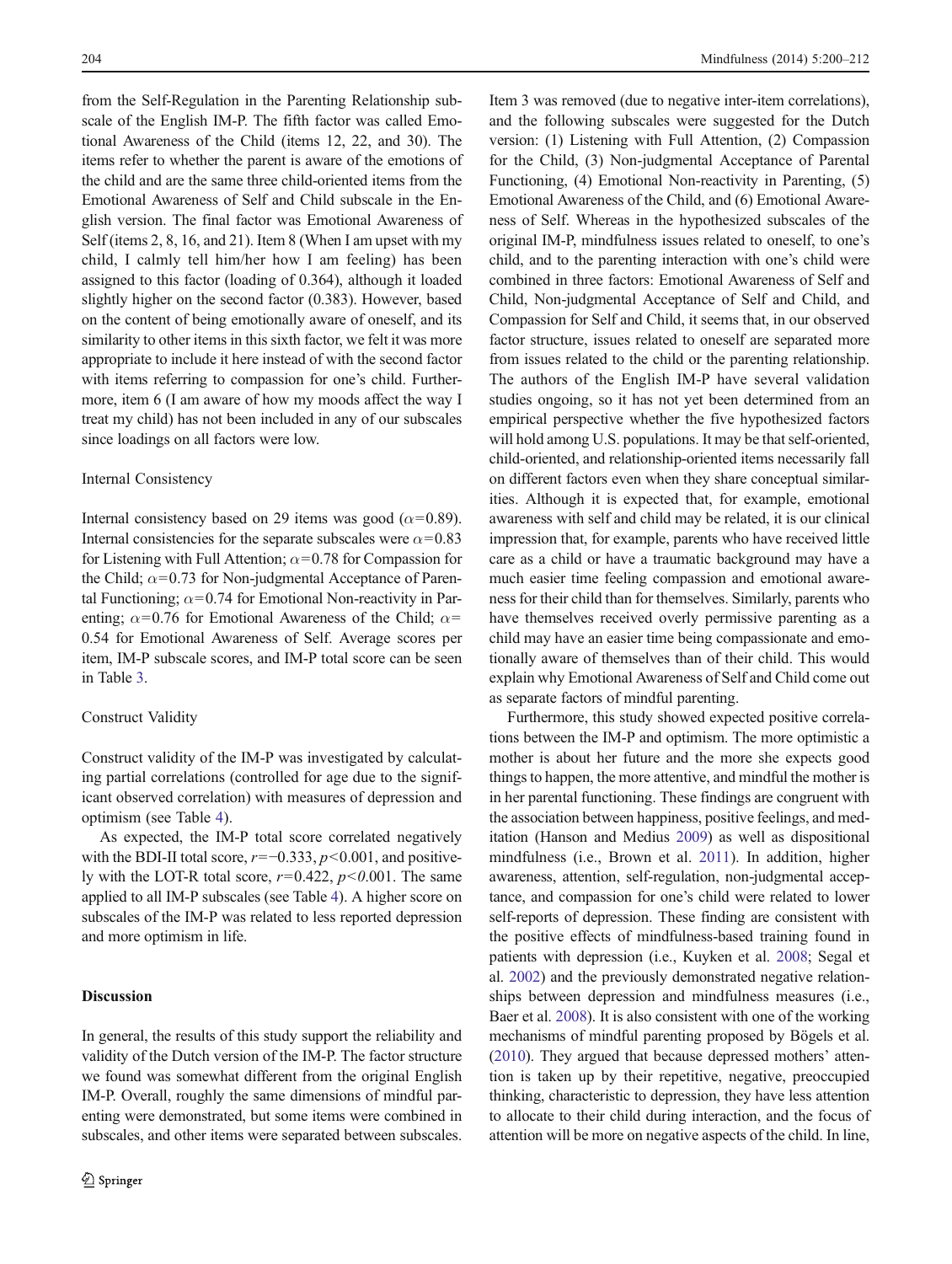<span id="page-5-0"></span>Table 3 Means (SD) of the Dutch version of the IM-P items, subscales, and total score in the samples of study 1, 2, and 3 ( $n=866$ ,  $n=$ 199, and  $n=112$ )

| Items                               | Sample 1<br>Sample 2<br>Sample 3 |           |        |           |        |           |
|-------------------------------------|----------------------------------|-----------|--------|-----------|--------|-----------|
|                                     | M                                | <b>SD</b> | М      | <b>SD</b> | M      | <b>SD</b> |
| Item 1                              | 2.63                             | 0.69      | 2.75   | 0.63      | 2.44   | 0.75      |
| Item 2                              | 3.28                             | 0.91      | 3.17   | 0.91      | 2.79   | 1.02      |
| Item 4                              | 4.06                             | 0.66      | 3.92   | 0.61      | 3.94   | 0.70      |
| Item 5                              | 2.93                             | 0.75      | 3.01   | 0.73      | 2.98   | 0.78      |
| Item 6                              | 3.69                             | 0.83      | 3.73   | 0.72      | 3.46   | 0.87      |
| Item 7                              | 4.29                             | 0.76      | 4.07   | 0.84      | 4.09   | 0.90      |
| Item 8                              | 3.50                             | 0.84      | 3.29   | 0.83      | 3.32   | 0.92      |
| Item 9                              | 2.10                             | 0.74      | 2.21   | 0.68      | 1.96   | 0.71      |
| Item 10                             | 2.16                             | 0.86      | 2.24   | 0.83      | 2.36   | 1.04      |
| Item 11                             | 2.30                             | 0.78      | 2.42   | 0.76      | 2.48   | 0.74      |
| Item 12                             | 2.14                             | 0.76      | 2.34   | 0.62      | 2.28   | 0.75      |
| Item 13                             | 2.20                             | 0.74      | 2.45   | 0.60      | 2.08   | 0.69      |
| Item 14                             | 2.20                             | 0.74      | 2.26   | 0.71      | 2.10   | 0.78      |
| Item 15                             | 2.64                             | 0.98      | 2.79   | 0.85      | 2.82   | 0.95      |
| Item 16                             | 3.56                             | 0.79      | 3.52   | 0.73      | 3.67   | 0.74      |
| Item 17                             | 2.44                             | 0.85      | 2.52   | 0.75      | 2.46   | 0.89      |
| Item 18                             | 3.68                             | 0.77      | 3.58   | 0.69      | 3.60   | 0.73      |
| Item 19                             | 2.17                             | 0.74      | 2.35   | 0.69      | 2.11   | 0.68      |
| Item 20                             | 3.20                             | 0.89      | 3.10   | 0.78      | 3.03   | 0.81      |
| Item 21                             | 3.28                             | 0.77      | 3.23   | 0.69      | 3.15   | 0.76      |
| Item 22                             | 3.83                             | 0.70      | 3.68   | 0.69      | 3.62   | 0.69      |
| Item 23                             | 2.79                             | 1.02      | 2.78   | 0.87      | 2.65   | 0.90      |
| Item 24                             | 4.09                             | 0.61      | 3.95   | 0.58      | 4.02   | 0.66      |
| Item 25                             | 4.60                             | 0.52      | 4.55   | 0.51      | 4.50   | 0.52      |
| Item 26                             | 2.17                             | 1.00      | 2.23   | 0.88      | 2.59   | 1.04      |
| Item 27                             | 4.67                             | 0.53      | 4.56   | 0.53      | 4.59   | 0.51      |
| Item 28                             | 4.10                             | 0.69      | 4.02   | 0.60      | 4.13   | 0.57      |
| Item 29                             | 2.19                             | 0.83      | 2.34   | 0.80      | 2.15   | 0.71      |
| Item 30                             | 3.77                             | 0.69      | 3.61   | 0.61      | 3.58   | 0.69      |
| Item 31                             | 4.45                             | 0.60      | 4.25   | 0.56      | 4.36   | 0.54      |
| IM-P1: LFA                          | 18.97                            | 2.71      | 18.21  | 2.45      | 19.43  | 2.67      |
| IM-P2: CC                           | 26.19                            | 2.61      | 25.38  | 2.32      | 25.60  | 2.45      |
| IM-P3: NJAPF                        | 20.84                            | 3.59      | 20.34  | 2.80      | 20.10  | 3.35      |
| IM-P4: ENRP                         | 18.22                            | 2.81      | 17.73  | 2.65      | 17.93  | 2.67      |
| IM-P5: EAC                          | 11.47                            | 1.77      | 10.95  | 1.54      | 10.92  | 1.75      |
| IM-P6: EAS                          | 13.63                            | 2.12      | 13.22  | 2.14      | 12.93  | 2.13      |
| <b>IM-P</b> Total score<br>29 items | 109.29                           | 11.13     | 105.73 | 9.23      | 106.90 | 9.90      |

CC Compassion for the Child, EAC Emotional Awareness of the Child, EAS Emotional Awareness of Self, ENRP Emotional Non-reactivity in Parenting, LFA Listening With Full Attention, NJAPF Non-judgmental Acceptance of Parental Functioning

preliminary studies on mindful parenting training have shown that the parents' own internalizing (i.e., depressive) symptoms decrease after training (i.e., Van der Oord et al. [2011\)](#page-12-0).

# Study 2

The goal of this second study was to cross-validate the factor structure as observed in study 1. We further examined the internal consistency and construct validity of the Dutch version of the IM-P in mothers of adolescents from the general community in a second sample. A confirmatory factor analysis (CFA) was performed based on the factor structure found in study 1, and construct validity was investigated by calculating correlations with related constructs such as general mindfulness, quality of life, and parenting stress.

## Method

#### Participants and Procedure

The sample consisted of  $n=199$  mothers of adolescents from two high schools. Schools were located in urban and rural areas of The Netherlands. Adolescents were participants in another validation study of mindfulness questionnaires (de Bruin et al. [2011\)](#page-12-0) which was approved by the Institutional Review Board.

Because of comparability with the original IM-P studies, subsequent studies in this article, and to avoid dependence between parents of the same child, only mothers were included in this study. Mothers' mean age was  $45.5$  years (SD=4.0). Education level of this sample can be seen in Table [1](#page-2-0). The majority of mothers were of Dutch origin (97 %). Age and education were not correlated with the IM-P total score,  $r=0.05$ ;  $p=0.58$  and  $r=0.05$ ;  $p=0.49$ , respectively.

### Measure

IM-P

See "Study [1.](#page-1-0)"

Five-Facet Mindfulness Questionnaire (FFMQ)

The 39-item Five-Facet Mindfulness Questionnaire (FFMQ) (Baer et al. [2006\)](#page-11-0) assesses five domains. Observing ( $\alpha$ = 0.78) measures the tendency to notice or attend to internal and external experiences, such as emotions, cognitions, sights, and smells. Describing ( $\alpha$ =0.90) measures the tendency to verbally describe and label these experiences. Acting with awareness ( $\alpha$ =0.87) refers to bringing full awareness to current activity or experiences. Non-judging  $(\alpha=0.82)$  refers to a non-evaluative stance toward inner experiences. Non-reactivity ( $\alpha$ =0.79) measures the tendency to allow thoughts and feelings to come and go, without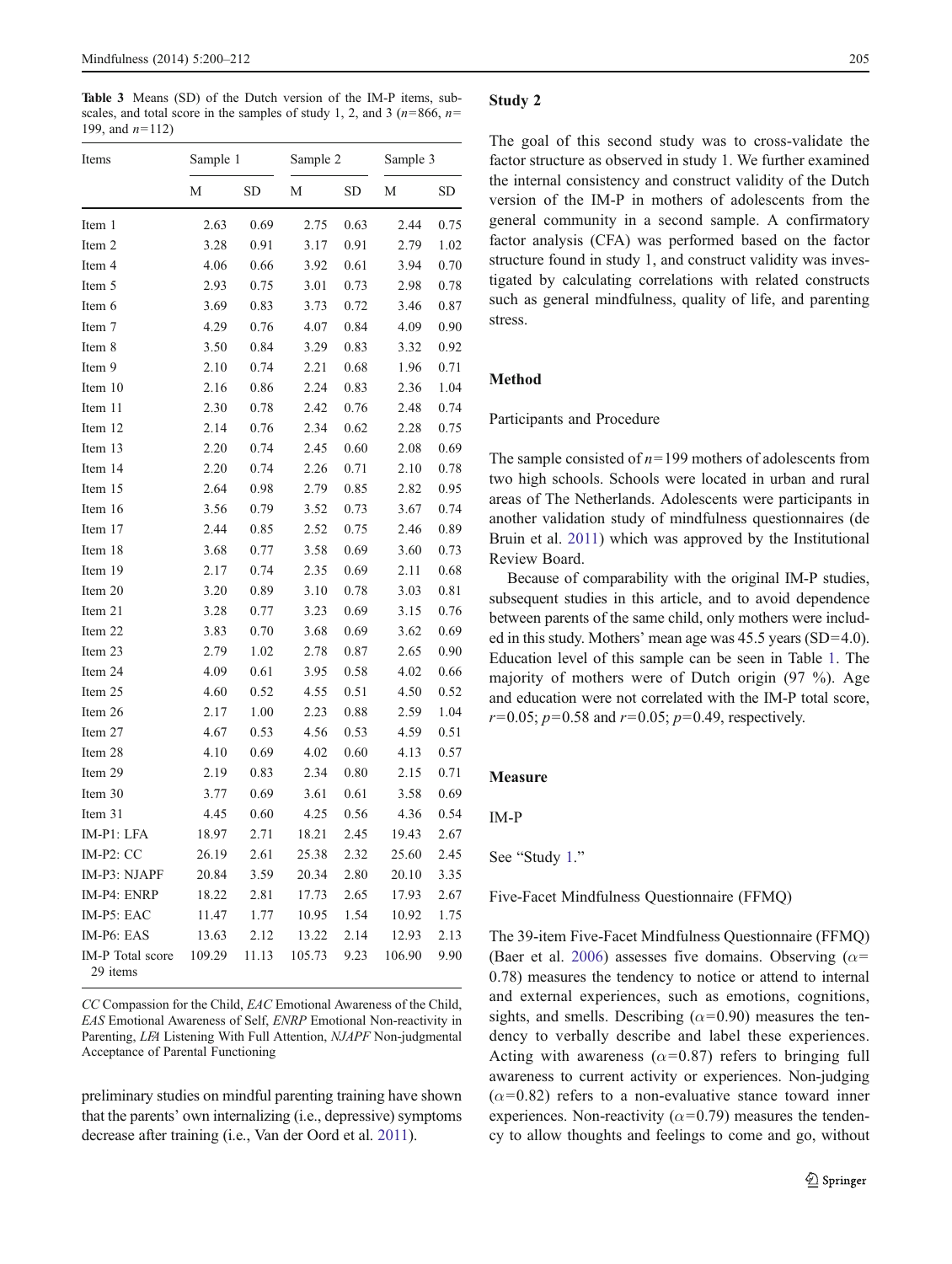| Construct  | LFA.         | <sub>CC</sub> | <b>NJAPF</b> | <b>ENRP</b>  | EAC.         | EAS          | IM-P total $(29)$ |
|------------|--------------|---------------|--------------|--------------|--------------|--------------|-------------------|
| Depression | $r = -0.217$ | $r = -0.176$  | $r = -0.362$ | $r = -0.288$ | $r = -0.168$ | $r = -0.173$ | $r = -0.342$      |
| $(BDI-II)$ | $p=0.000$    | $p=0.000$     | $p=0.000$    | $p=0.000$    | $p=0.000$    | $p=0.000$    | $p = 0.000$       |
| Optimism   | $r = 0.211$  | $r = 0.246$   | $r=0.413$    | $r=0.333$    | $r=0.279$    | $r = 0.253$  | $r = 0.417$       |
| $(LOT-R)$  | $p=0.000$    | $p=0.000$     | $p=0.000$    | $p=0.000$    | $p=0.000$    | $p=0.000$    | $p = 0.000$       |

<span id="page-6-0"></span>Table 4 Partial correlations between the Dutch IM-P subscales, Dutch IM-P total scale (29 items), and other constructs (controlled for age) in a sample of mothers of adolescents from the general population  $(n=866, \text{ study } 1)$ 

BDI-II Becks Depression Inventory-II, CC Compassion for the Child, EAC Emotional Awareness of the Child, EAS Emotional Awareness of Self. ENRP Emotional Non-reactivity in Parenting, LFA Listening with Full Attention, LOT-R Life Orientation Test-Revised, NJAPF Non-judgmental Acceptance of Parental Functioning

getting carried away by them. Construct validity of the FFMQ was extensively assessed in meditating and nonmeditating samples, and a five-factor structure was shown in both samples (Baer et al. [2006](#page-11-0), [2008\)](#page-11-0). Similar psychometric properties were found for the Dutch version of the FFMQ (de Bruin et al. [2012](#page-12-0)). Internal consistency of the FFMQ total score in the current sample was good ( $\alpha$ =0.87).

# World Health Organization Quality of Life-Short Version (WHOQOL-BREF)

The World Health Organization Quality of Life-Short Version (WHOQOL-BREF) (WHOQOL Group [1998](#page-12-0)) was developed to enable a brief and accurate assessment of quality of life in routine clinical work, large-scale epidemiological studies, and clinical trials. The Physical health domain ( $\alpha$ =0.80) covers issues related to pain, sleep, energy, work capacity, and mobility. The Psychological domain ( $\alpha$ =0.78) includes body image, positive and negative feelings, and self-esteem. The Social relationships domain ( $\alpha$ =0.71) is related to personal relationships, social support, and sexual activity. And last, the Environment domain ( $\alpha$ =0.77) covers financial resources, home environment, transport, and health and social care. Reliability and validity are reported to be good (WHOQOL Group [1998\)](#page-12-0). Analyses of internal consistency, item total correlations, discriminant validity, and construct validity through CFA indicated that the WHOQOL-BREF has good to excellent reliability and validity in psychiatric populations (Skevington et al. [2004](#page-12-0); Trompenaars et al. [2005\)](#page-12-0).

Parenting Scale (PS)

The 30-items Parenting Scale (PS) assesses dysfunctional styles in parenting and has good test–retest reliability  $(r=$ 0.84) and internal consistency ( $\alpha$ =0.84 for PS-total score). Construct validity was supported by its relationship with observed parenting behaviors (Arnold et al. [1993\)](#page-11-0). Internal consistencies of the subscales in the current sample were— Laxness ( $\alpha$ =0.80), Over-reactivity ( $\alpha$ =0.78), Verbosity ( $\alpha$ =0.50), and PS-total score ( $\alpha$ =0.85).

### Statistical Analyses

A CFA was conducted using LISREL 8.8. Because inspection of the data showed that a normal distribution did not apply, robust diagonally weighted least squares was used. Further analyses were in line with those reported in study 1. Items 3 and 6 were excluded from analyses.

# Results

In total, 29 items were specified to load on six factors as reported in the results from study 1. All factors were correlated. The fit of the covariance matrix for the six-factor model was reasonably close to the observed covariance matrix—RMSEA=0.054, 90 % CI (0.046, 0.063), comparative fit index  $(CFI) = 0.96$ , standardized root mean square residual (SRMR)= $0.089$ . As can be expected, the model did not fully fit the observed covariance matrix, Satorra–Bentler scaled  $\chi^2(362)=565.46$  $\chi^2(362)=565.46$  $\chi^2(362)=565.46$ ; p<0.001. Table 5 displays the item loadings for the CFA, which were all significant  $(p<0.001)$ , except for the loading of item 20.

Internal consistency of the total score based on 29 items was good ( $\alpha$ =0.85). Internal consistencies for the separate subscales were— $\alpha$ =0.83 for Listening with Full Attention;  $\alpha$ =0.72 for Compassion for the Child;  $\alpha$ =0.56 for Non-judgmental Acceptance of Parental Functioning;  $\alpha$ =0.74 for Emotional Nonreactivity in Parenting;  $\alpha=0.72$  for Emotional Awareness of the Child; and  $\alpha$ =0.60 for Emotional Awareness of Self. Itemtotal correlations varied between 0.57 (item 5) and 0.10 (item 20). Overall most subscales show modest but significant intercorrelations (ranging from  $r=0.48$ ;  $p<0.001$  for Emotional Non-reactivity in Parenting with Non-judgmental Acceptance of Parental Functioning, to  $r=0.17$ ;  $p=0.019$  for Emotional Awareness of Self with Listening with Full Attention).

# Construct Validity

Further construct validity of the Dutch IM-P was examined in study 2 by calculating correlations with measures of over-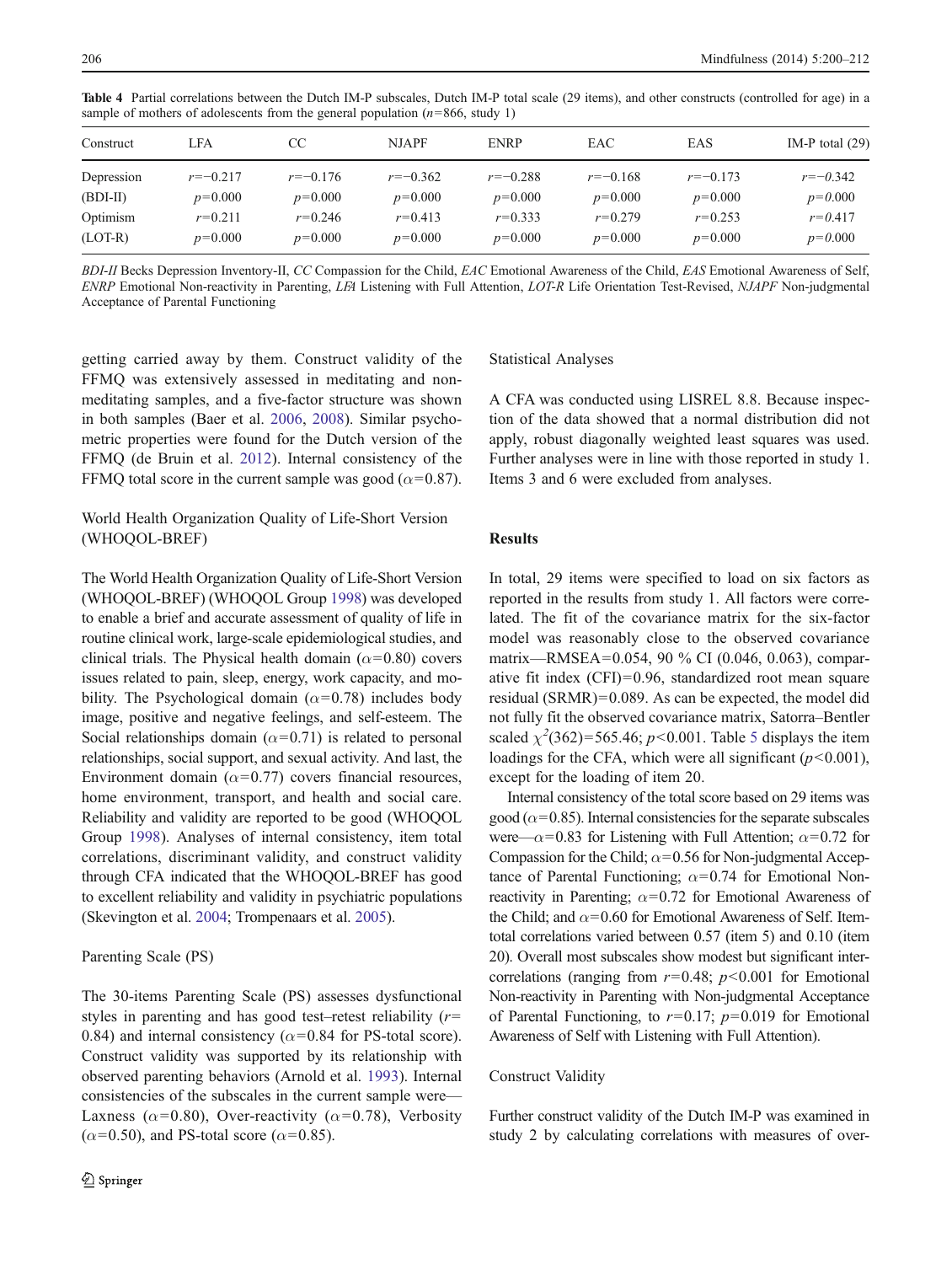<span id="page-7-0"></span>

|  |  |  | <b>Table 5</b> Results of CFA for the six-factor solution $(n=199, \text{ study } 2)$ |  |
|--|--|--|---------------------------------------------------------------------------------------|--|
|--|--|--|---------------------------------------------------------------------------------------|--|

|         | <b>LFA</b>               | CC   | $\it NJAPF$ | ${\rm ENRP}$ | EAC  | EAS                      |
|---------|--------------------------|------|-------------|--------------|------|--------------------------|
| Item 1  | 0.77                     |      |             |              |      |                          |
| Item 2  |                          |      |             |              |      | 0.46                     |
| Item 4  |                          | 0.70 |             |              |      |                          |
| Item 5  |                          |      |             | 0.76         |      |                          |
| Item 7  |                          | 0.42 |             |              |      |                          |
| Item 8  |                          |      |             |              |      | 0.62                     |
| Item 9  | 0.72                     |      |             |              |      |                          |
| Item 10 |                          |      |             | 0.44         |      |                          |
| Item 11 |                          |      |             | 0.72         |      |                          |
| Item 12 |                          |      |             |              | 0.73 |                          |
| Item 13 | 0.76                     |      |             |              |      |                          |
| Item 14 | $\overline{\phantom{0}}$ |      |             | 0.68         |      |                          |
| Item 15 |                          |      | 0.56        |              |      |                          |
| Item 16 |                          |      |             |              |      | 0.54                     |
| Item 17 |                          |      | 0.62        |              |      | $\overline{\phantom{0}}$ |
| Item 18 |                          |      | 0.52        |              |      |                          |
| Item 19 | 0.92                     |      |             |              |      |                          |
| Item 20 |                          |      | 0.08        |              |      |                          |
| Item 21 |                          |      |             |              |      | 0.67                     |
| Item 22 |                          |      |             |              | 0.82 | -                        |
| Item 23 |                          |      | 0.68        |              |      |                          |
| Item 24 | 0.84                     |      |             |              |      |                          |
| Item 25 |                          | 0.56 |             |              |      |                          |
| Item 26 |                          |      | 0.65        |              |      |                          |
| Item 27 |                          | 0.74 |             |              |      |                          |
| Item 28 |                          | 0.76 |             |              |      |                          |
| Item 29 |                          |      |             | 0.74         |      |                          |
| Item 30 |                          |      |             |              | 0.76 |                          |
| Item 31 |                          | 0.72 |             |              |      |                          |

Note. The item loadings are based on the completely standardized solutions CC Compassion for the Child, EAC Emotional Awareness of the Child, EAS Emotional Awareness of Self, ENRP Emotional Non-reactivity in Parenting, LFA Listening with Full Attention, NJAPF Non-judgmental Acceptance of Parental Functioning

reactivity, laxness, and verbosity in parenting, a general measure of mindfulness, and physical, psychological, social, and environmental aspects of quality of life (see Table [6](#page-8-0)).

As expected, a negative correlation was found between the IM-P and PS. The IM-P total score correlated negatively with PS-Over-reactivity,  $r=-0.644$ ;  $p<0.001$ , PS-Laxness, r=−0.329; p<0.001, and PS-Verbosity, r=−0.268; p<0.001. Similar findings applied to the IM-P subscale levels (see Table [6](#page-8-0)). The more mindful a mother reported to be, the less over-reactive she was in her parenting style, the less lax she was, and the less verbosity she used in her parenting style. With respect to correlations with quality of life, the IM-P total score correlated positively,  $p<0.001$ , with all WHOQOL-BREF domains, except for Physical Health,  $r=0.143$ ,  $p=0.052$ . Thus, a higher level of mother reported mindfulness in parenting skills was related to higher quality of life, as was expected. On the subscale level not all correlations were significant. Last, from Table [6,](#page-8-0) it can be seen that the IM-P total score (29 items) correlated positively,  $p<0.01$ , with all FFMQ subscales.

# Discussion

This study further supports the validity and reliability of the Dutch version of the IM-P. The six-factor structure based on the 29-items version of the IM-P, as obtained in study 1, was sufficiently confirmed in the current sample. Reliability of the 29-item IM-P was high.

Furthermore, this study showed positive overall correlations between the Dutch IM-P and general mindfulness, and different aspects of quality of life, and negative correlations with dysfunctional parenting styles, particularly with parental over-reactivity. Not all facets of general mindfulness were related to all facets of mindful parenting. Some facets seemed to show a large overlap whereas others seemed to be more specific for being mindful with oneself as a parent versus being mindful with one's child or the relationship with one's child. For instance, Non-judgmental Acceptance of Parental Functioning (IM-P) shows a strong relationship with Nonjudging (FFMQ). Both factors have items related to nonjudgmental acceptance of oneself (as a parent). Listening with Full Attention (IM-P), however, showed no relationship with Observing (FFMQ), indicating that the mothers' ability to observe her own mental or inner states is unrelated to her ability to listen with full attention to her teenager.

Subsequently, the positive relationship between the Dutch IM-P and different aspects of quality of life is in line with previous studies that show positive correlations between general measures of mindfulness and quality of life (i.e., Baer et al. [2008;](#page-11-0) Brown et al. [2011](#page-11-0)) and studies demonstrating improvements in quality of life after participation in mindfulness-based interventions (i.e., Baer [2003;](#page-11-0) Grossman et al. [2004\)](#page-12-0). Being more attentive to your child and more accepting of your own parental functioning is related to a higher sense of psychological, physical, social, and environmental quality of life. It must be noted that this relationship is bidirectional; no predictive conclusions can be drawn from this study.

Lastly, the negative relationship with dysfunctional parenting styles was also as expected. When a mother is using a high rate of verbally aggressive commands, lets her teenager do whatever he/she wants, or is easily angry or frustrated when her teenager misbehaves, this mother is less likely to be aware of the child's feelings or thoughts, or to pause and notice her own feelings before taking action. These findings seem in line with the demonstrated decrease in over-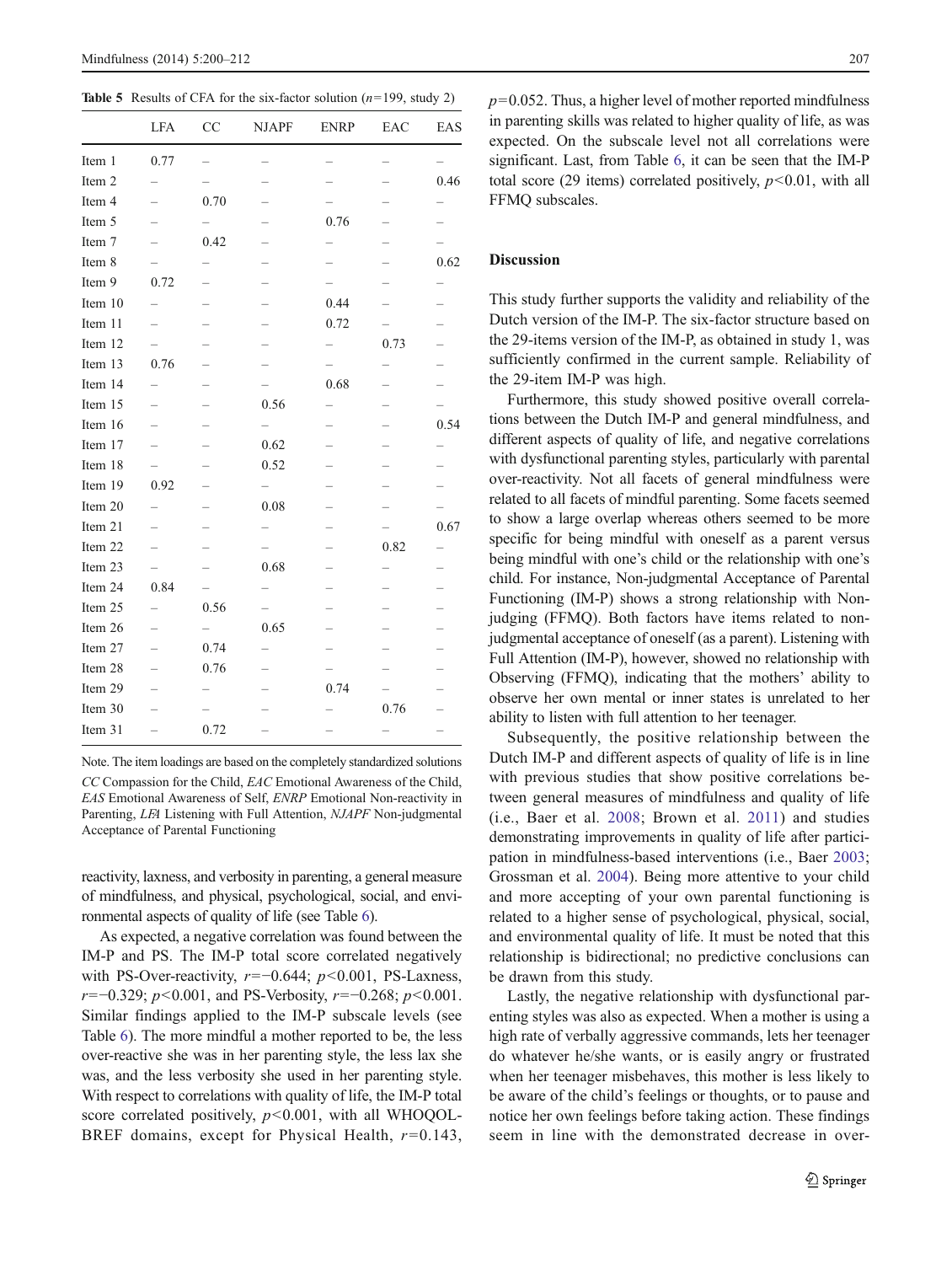<span id="page-8-0"></span>Table 6 Correlations between the Dutch IM-P subscales, Dutch IM-P total scale (29 items), and other constructs in a general population sample of mothers of adolescents  $(n=199, \text{ study } 2)$ 

| Construct             | <b>LFA</b>   | CC           | <b>NJAPF</b> | <b>ENRP</b>  | EAC          | EAS          | IM-P total $(29)$ |
|-----------------------|--------------|--------------|--------------|--------------|--------------|--------------|-------------------|
| Laxness               | $r = -0.207$ | $r = -0.322$ | $r = -0.239$ | $r = -0.206$ | $r = -0.209$ | $r = -0.140$ | $r = -0.329$      |
| (PS)                  | $p=0.005$    | $p=0.000$    | $p=0.001$    | $p=0.005$    | $p=0.004$    | $p=0.056$    | $p=0.000$         |
| Over-reactivity       | $r = -0.278$ | $r = -0.337$ | $r = -0.527$ | $r = -0.640$ | $r = -0.254$ | $r = -0.402$ | $r = -0.644$      |
| (PS)                  | $p=0.000$    | $p=0.000$    | $p=0.000$    | $p=0.000$    | $p=0.000$    | $p=0.000$    | $p=0.000$         |
| Verbosity             | $r = -0.102$ | $r = -0.114$ | $r = -0.281$ | $r = -0.240$ | $r = -0.085$ | $r = -0.209$ | $r = -0.268$      |
| (PS)                  | $p=0.164$    | $p=0.117$    | $p=0.000$    | $p=0.001$    | $p=0.247$    | $p=0.004$    | $p=0.000$         |
| Parenting Styles      | $r=-0.259$   | $r = -0.338$ | $r = -0.445$ | $r = -0.437$ | $r = -0.289$ | $r = -0.314$ | $r = -0.532$      |
| Total (PS)            | $p=0.001$    | $p=0.000$    | $p=0.000$    | $p=0.000$    | $p=0.000$    | $p=0.000$    | $p=0.000$         |
| Physical health       | $r = 0.077$  | $r = 0.062$  | $r = 0.255$  | $r = 0.116$  | $r = 0.020$  | $r = -0.034$ | $r = 0.143$       |
| (WHOQOL-BREF)         | $p=0.291$    | $p=0.390$    | $p=0.000$    | $p=0.113$    | $p=0.788$    | $p=0.642$    | $p=0.052$         |
| Psycholog. health     | $r = 0.385$  | $r = 0.202$  | $r = 0.377$  | $r = 0.305$  | $r = 0.265$  | $r = 0.114$  | $r = 0.424$       |
| (WHOOOL-BREF)         | $p=0.000$    | $p=0.006$    | $p=0.000$    | $p=0.000$    | $p=0.000$    | $p=0.120$    | $p=0.000$         |
| Social relationships  | $r = 0.302$  | $r = 0.206$  | $r = 0.244$  | $r = 0.264$  | $r = 0.129$  | $r = 0.066$  | $r = 0.313$       |
| (WHOQOL-BREF)         | $p=0.000$    | $p=0.004$    | $p=0.001$    | $p=0.000$    | $p=0.075$    | $p=0.363$    | $p=0.000$         |
| Environment           | $r = 0.188$  | $r = 0.133$  | $r=0.292$    | $r = 0.178$  | $r = 0.088$  | $r = 0.091$  | $r = 0.251$       |
| (WHOQOL-BREF)         | $p=0.009$    | $p=0.067$    | $p=0.000$    | $p=0.014$    | $p=0.225$    | $p=0.208$    | $p=0.001$         |
| Observing             | $r = 0.008$  | $r = 0.239$  | $r = 0.085$  | $r = 0.070$  | $r = 0.071$  | $r = 0.343$  | $r = 0.200$       |
| (FFMO)                | $p=0.907$    | $p=0.001$    | $p=0.246$    | $p=0.338$    | $p=0.326$    | $p=0.000$    | $p=0.006$         |
| Describing            | $r = 0.083$  | $r = 0.338$  | $r = 0.160$  | $r = 0.138$  | $r = 0.390$  | $r = 0.327$  | $r = 0.355$       |
| (FFMQ)                | $p=0.254$    | $p=0.000$    | $p=0.027$    | $p=0.057$    | $p=0.000$    | $p=0.000$    | $p=0.000$         |
| Acting with awareness | $r = 0.574$  | $r = 0.266$  | $r = 0.266$  | $r = 0.424$  | $r = 0.172$  | $r = 0.103$  | $r = 0.474$       |
| (FFMQ)                | $p=0.000$    | $p=0.000$    | $p=0.000$    | $p=0.000$    | $p=0.016$    | $p=0.155$    | $p=0.000$         |
| Non-judging           | $r = 0.317$  | $r = 0.053$  | $r = 0.574$  | $r = 0.432$  | $r = 0.244$  | $r = 0.010$  | $r = 0.442$       |
| (FFMO)                | $p=0.000$    | $p=0.466$    | $p=0.000$    | $p=0.000$    | $p=0.001$    | $p=0.893$    | $p=0.000$         |
| Non-reactivity        | $r = 0.011$  | $r = 0.227$  | $r = 0.224$  | $r = 0.205$  | $r = 0.106$  | $r = 0.430$  | $r = 0.304$       |
| (FFMQ)                | $p=0.878$    | $p=0.002$    | $p=0.002$    | $p=0.005$    | $p=0.144$    | $p=0.000$    | $p=0.000$         |
| Mindfulness           | $r = 0.350$  | $r = 0.386$  | $r = 0.455$  | $r = 0.431$  | $r = 0.347$  | $r = 0.412$  | $r = 0.610$       |
| Total (FFMQ)          | $p=0.000$    | $p=0.000$    | $p=0.000$    | $p=0.000$    | $p=0.000$    | $p=0.000$    | $p=0.000$         |
|                       |              |              |              |              |              |              |                   |

Note. CC Compassion for the Child, EAC Emotional Awareness of the Child, EAS Emotional Awareness of Self, ENRP Emotional Non-reactivity in Parenting, FFMQ Five Facets Mindfulness Questionnaire, LFA Listening with Full Attention, NJAPF Non-judgmental Acceptance of Parental Functioning, PS Parenting Scale, WHOQOL-BREF World Health Organization Quality of Life short version

reactivity after participation in Mindful Parenting training (i.e., Van der Oord et al. [2011](#page-12-0)).

For future validation studies, we recommend including fathers as well, since they might show their own pattern of mindfulness and mindful parenting skills. Our previous study of the effectiveness of Mindful Parenting training in adolescents with ADHD showed that fathers and mothers can differ in training effects (Van de Weijer-Bergsma et al. [2011\)](#page-12-0). In addition, our study sample was fairly homogeneous regarding ethnicity. Although we included mothers from rural as well as urban areas, it is unclear how these results might differ for mothers with different ethnic backgrounds who possibly face culturally different parenting challenges. Despite these limitations, study 2 strongly supported the reliability and validity of the Dutch IM-P.

# Study 3

In the third study, the Dutch IM-P was administered to mothers of adolescents with type 1 diabetes mellitus. Correlations with different aspects of parenting stress and mindfulness skills in general were calculated. The data from this sample were collected in an online survey in collaboration with the Dutch Diabetes Association (DDA).

# Method

Participants and Procedure

Parents were invited to complete the online questionnaire by means of an announcement in the monthly magazine DiaBC.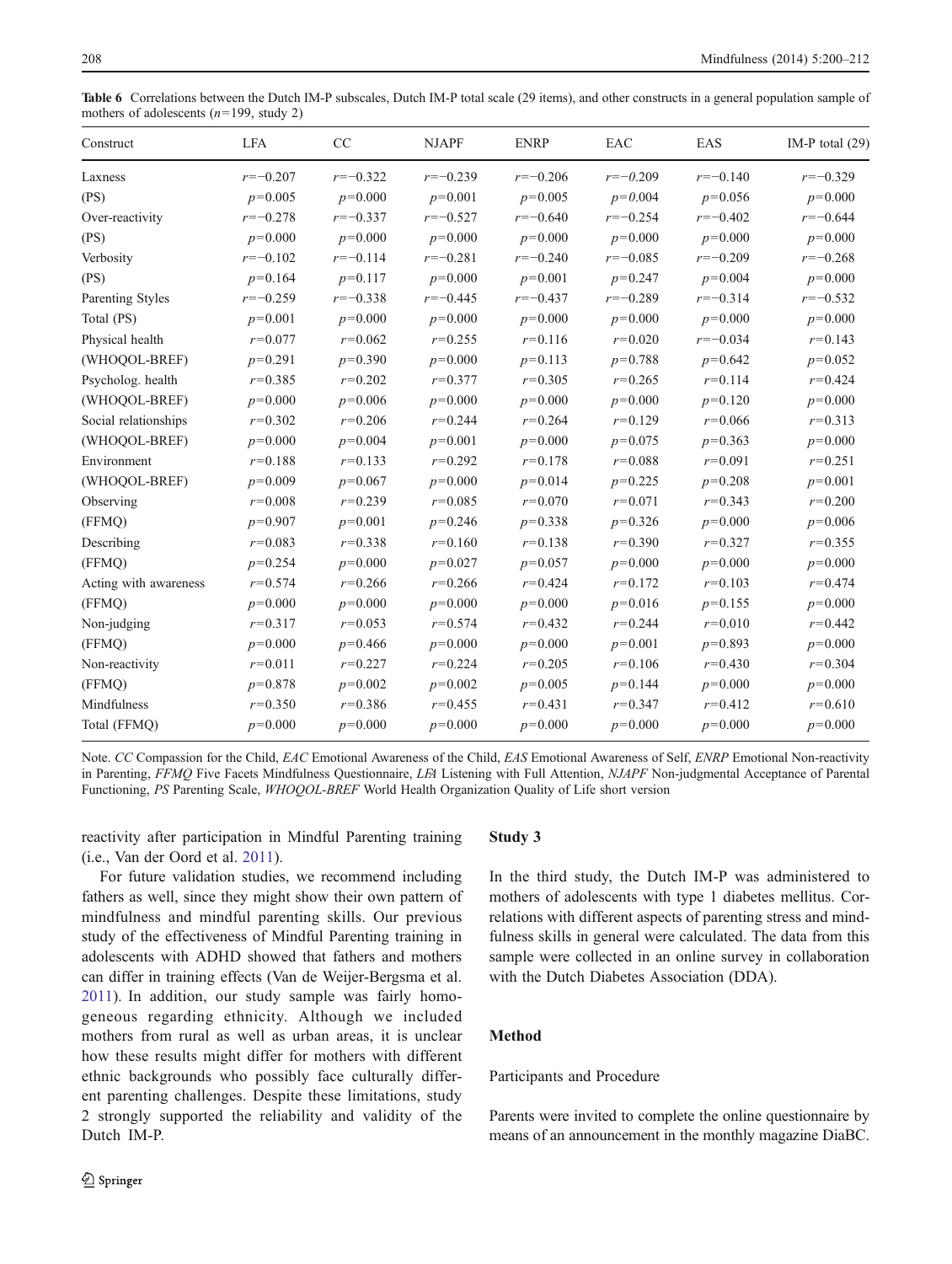Two weeks later, the DDA sent a reminder E-mail to its members to invite parents and patients (0–18 years) to participate. As with studies 1 and 2, only mothers of adolescents were included in this study. After mothers gave consent by filling in their E-mail address on a study-specific website, they immediately received a link for the survey. By clicking on the link, mothers directly entered the online survey with several questionnaires. This study was approved by the Ethical Committee of Psychology (Tilburg University). In total,  $n=112$ mothers of adolescents (aged 12–18 years) with type 1 diabetes mellitus filled out the online survey. Educational level of the mothers (see Table [1](#page-2-0)) was not significantly correlated with IM-P total score (based on 29 items),  $r=0.062$ ;  $p=0.518$ .

### **Measure**

IM-P

See Study [1](#page-1-0).

PS

See description of the PS in study 1. In the current sample, internal consistencies were as follows—Laxness ( $\alpha$ =0.83), Over-reactivity ( $\alpha$ =0.77), Verbosity ( $\alpha$ =0.51), and PS-total score ( $\alpha$ =0.85).

Freiburg Mindfulness Inventory (FMI)

General mindfulness was measured with the FMI-short version (Walach et al. [2006](#page-12-0)). The 14 items assess general mindfulness (one sum scale). Scores range from 1=rarely to  $4=$ almost always, with higher scale scores reflecting more mindfulness. The FMI has been shown to be valid and reliable (Walach et al. [2006\)](#page-12-0). Internal consistency of the FMI in the current sample was good ( $\alpha$ =0.83).

### Statistical Analyses

Correlations were calculated between the IM-P total score, IM-P subscales, the three PS subscales, PS total score, and the FMI total score.

# Results

# **Descriptives**

Table [3](#page-5-0) presents the means and SDs of all items and IM-P total score. Internal consistency based on 29 items was good  $(\alpha=0.85)$ . Internal consistencies for the separate subscales were— $\alpha$ =0.83 for Listening with Full Attention;  $\alpha$ =0.71

for Compassion for the Child;  $\alpha$ =0.68 for Non-judgmental Acceptance of Parental Functioning;  $\alpha$ =0.71 for Emotional Non-reactivity in Parenting;  $\alpha$ =0.76 for Emotional Awareness of the Child; and  $\alpha$ =0.45 for Emotional Awareness of Self.

### Construct Validity

Correlations with measures of general mindfulness, laxness, over-reactivity, and verbosity in parenting styles were calculated (see Table [7](#page-10-0)).

We found, as expected, that the IM-P total score was positively correlated with general mindfulness (FMI),  $r=$ 0.445,  $p<0.001$ , and negatively correlated with laxness, r=−0.332, p<0.001, over-reactivity, r=−0.642, p<0.001, and verbosity,  $r=-0.282$ ,  $p<0.01$ , in parenting (PS). The PS total score correlated negatively with the IM-P total score,  $r=-0.528$ ,  $p<0.001$ .

### Discussion

Findings in this third study contributed further to the construct validity of the Dutch version of the IM-P, in a population of mothers of adolescents with type 1 diabetes mellitus. Adolescents with type 1 diabetes mellitus have to monitor (several times daily) the blood glucose, administer insulin, regulate food intake, and guard these parameters in conjunction with the level of physical activity (Laffel et al. [2005](#page-12-0)). Parents and adolescents with type 1 diabetes mellitus share responsibility for the daily management of the diabetes (24 h, 7 days per week). The tasks needed to achieve optimal blood glucose control, however, may interfere with normal and age appropriate behaviors that occur in adolescence (e.g., increase in autonomy, independence-seeking, oppositional behavior, development of peer relations) (Anderson et al. [1999\)](#page-11-0). This interference together with the shared responsibility could negatively affect the parent–adolescent relationship (Anderson et al. [2002](#page-11-0)). To achieve positive family involvement and interaction around diabetes tasks, a mindful parenting style might be beneficial.

As with mothers of adolescents without a chronic medical disorder, elements of mindful parenting correlated positively with general mindfulness more focused on oneself. As expected, high occurrence of verbal aggression, laxness, and over reactivity in the mother's parenting style was related to the mother being less compassionate to the teenager, listening with less attention, and being less aware of her emotions. These findings correspond to the findings in study 1 (also measured with the PS). Albeit in a smaller sample, with the inclusion of only two measurements for construct validity, this study illustrates that listening with full attention, emotional awareness and compassion of the self and the child, non-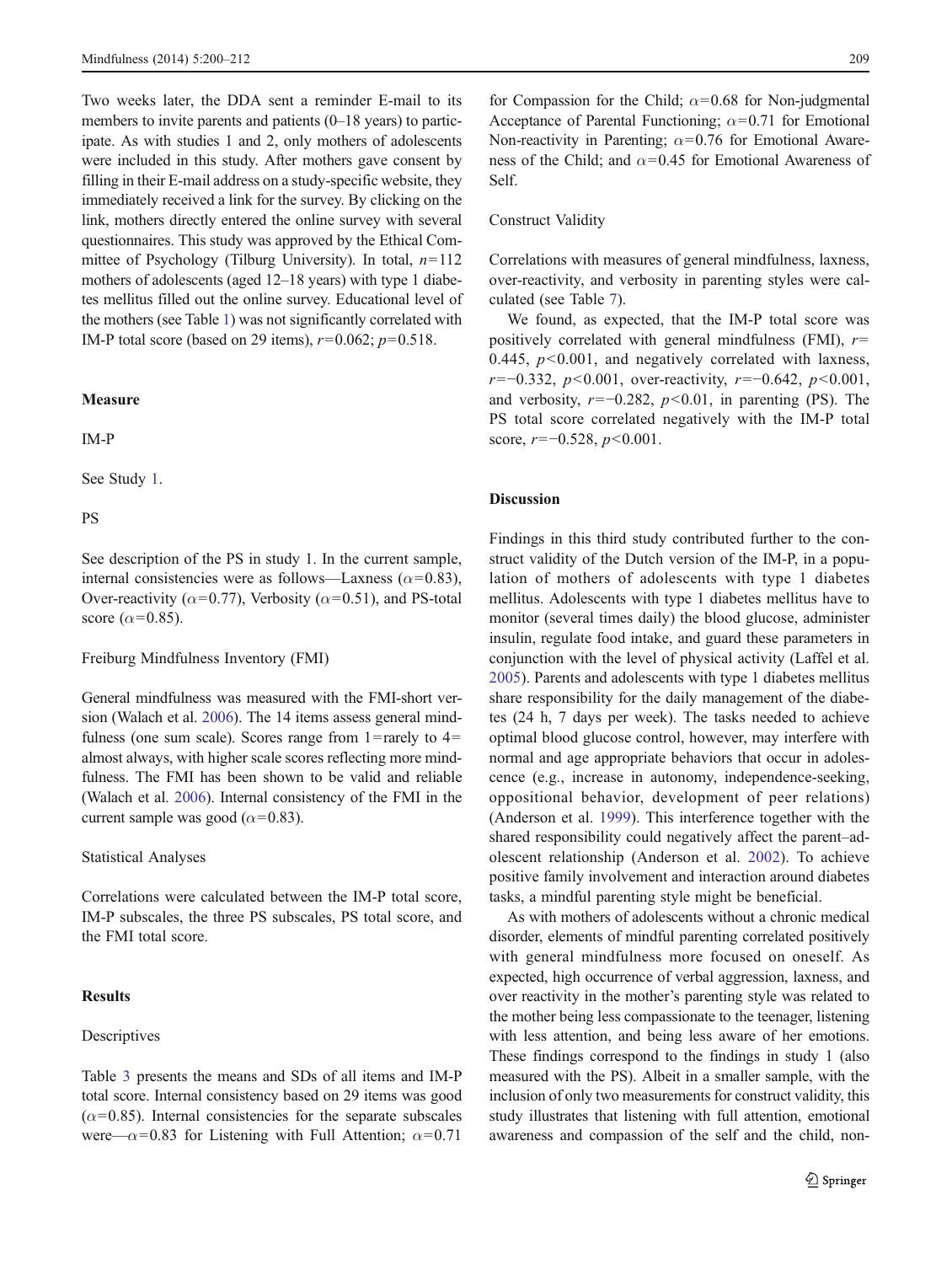| $\alpha$ and $\alpha$ and $\alpha$ and $\alpha$ and $\alpha$ and $\alpha$ and $\alpha$ and $\alpha$ and $\alpha$ and $\alpha$ and $\alpha$ and $\alpha$ and $\alpha$ and $\alpha$ and $\alpha$ and $\alpha$ and $\alpha$ and $\alpha$ and $\alpha$ and $\alpha$ and $\alpha$ and $\alpha$ and $\alpha$ and $\alpha$ and $\alpha$ |              |              |              |              |              |              |                   |  |  |
|----------------------------------------------------------------------------------------------------------------------------------------------------------------------------------------------------------------------------------------------------------------------------------------------------------------------------------|--------------|--------------|--------------|--------------|--------------|--------------|-------------------|--|--|
| Construct                                                                                                                                                                                                                                                                                                                        | LFA          | CC.          | <b>NJAPF</b> | <b>ENRP</b>  | EAC          | EAS          | IM-P total $(29)$ |  |  |
| <b>Mindfulness</b>                                                                                                                                                                                                                                                                                                               | $r = 0.270$  | $r=0.160$    | $r = 0.464$  | $r = 0.383$  | $r = 0.156$  | $r = 0.186$  | $r = 0.445$       |  |  |
| (FMI)                                                                                                                                                                                                                                                                                                                            | $p=0.004$    | $p=0.092$    | $p=0.000$    | $p=0.000$    | $p=0.100$    | $p=0.049$    | $p=0.000$         |  |  |
| Laxness                                                                                                                                                                                                                                                                                                                          | $r = -0.226$ | $r = -0.259$ | $r = -0.169$ | $r = -0.314$ | $r = -0.135$ | $r = -0.176$ | $r = -0.332$      |  |  |
| (PS)                                                                                                                                                                                                                                                                                                                             | $p=0.016$    | $p=0.006$    | $p=0.075$    | $p=0.001$    | $p=0.157$    | $p=0.064$    | $p=0.000$         |  |  |
| Over-reactivity (PS)                                                                                                                                                                                                                                                                                                             | $r = -0.496$ | $r = -535$   | $r = -0.334$ | $r = -0.592$ | $r=-0.129$   | $r = -345$   | $r = -0.642$      |  |  |
|                                                                                                                                                                                                                                                                                                                                  | $p=0.000$    | $p=0.000$    | $p=0.000$    | $p=0.000$    | $p=0.177$    | $p=0.000$    | $p=0.000$         |  |  |
| Verbosity                                                                                                                                                                                                                                                                                                                        | $r = -216$   | $r = -0.061$ | $r = -0.285$ | $r = -0.321$ | $r = -0.059$ | $r = -0.054$ | $r = -0.282$      |  |  |
| (PS)                                                                                                                                                                                                                                                                                                                             | $p=0.022$    | $p=0.524$    | $p=0.002$    | $p=0.001$    | $p=0.539$    | $p=0.570$    | $p=0.003$         |  |  |
| Parenting styles                                                                                                                                                                                                                                                                                                                 | $r = -0.389$ | $r = -0.405$ | $r = -0.288$ | $r = -0.504$ | $r = -0.148$ | $r = -0.268$ | $r = -0.528$      |  |  |
| Total (PS)                                                                                                                                                                                                                                                                                                                       | $p=0.000$    | $p=0.000$    | $p=0.002$    | $p=0.000$    | $p=0.120$    | $p=0.004$    | $p=0.000$         |  |  |
|                                                                                                                                                                                                                                                                                                                                  |              |              |              |              |              |              |                   |  |  |

<span id="page-10-0"></span>Table 7 Correlations between the Dutch IM-P subscales, Dutch IM-P total scale (29 items), and other constructs in a sample of mothers of adolescents with type 1 diabetes mellitus  $(n=112, \text{ sample study } 3)$ 

Note. CC Compassion for the Child, EAC Emotional Awareness of the Child, EAS Emotional Awareness of Self, ENRP Emotional Non-reactivity in Parenting, FMI Freiburg Mindfulness Inventory, LFA Listening with Full Attention, NJAPF Non-judgmental Acceptance of Parental Functioning, PS Parenting Scale

judgmental acceptance of one's parental functioning, and emotional reactivity in parenting show similar patterns of relations with related constructs in mothers from adolescents with and without a chronic disease and provides initial validation of the use of the IM-P in somatic samples.

# General Discussion

The aim of the three studies presented here was to assess psychometric properties of the Dutch translation of the IM-P in different samples and examine whether theoretical underlying aspects of mindful parenting can be differentiated in the hypothesized factors. We first examined the factor structure, internal consistency, and construct validity of the IM-P in different samples from a general population of mothers. In addition, psychometric properties of the IM-P in a sample of mothers of adolescents with a chronic somatic disorder (type 1 diabetes mellitus) were assessed. Results of the three studies can be summarized along three main lines.

First, the exploratory factor analysis and CFA in the two general population samples of mothers of adolescents showed that the Dutch version of the IM-P has a somewhat different factor structure as compared with the hypothesized structure of the original English IM-P. A six-factor structure (29 items) of the Dutch IM-P was proposed: (1) Listening with Full Attention, (2) Compassion for the Child, (3) Nonjudgmental Acceptance of Parental Functioning, (4) Emotional Non-reactivity in Parenting, (5) Emotional Awareness of the Child, and (6) Emotional Awareness of the Self. Reliabilities of this proposed 29-item version of the IM-P were overall good, apart from those on the sixth factor. The main difference from the subscales as proposed by Duncan et al. ([2009\)](#page-12-0) seems to be the separation of child-oriented and self/parent-oriented items on different factors. In the hypothesized structure of the original IM-P, conceptually similar aspects of mindfulness related to oneself, to one's child, and to the parenting interaction were combined in some factors (i.e., Emotional Awareness of Self and Child, Nonjudgmental Acceptance of Self and Child). In the factor structure of the IM-P among both Dutch general population samples, aspects of mindful parenting related to the child seemed to differ from aspects of mindful parenting related to oneself as a parent. The explanation for the separation of mindfulness related to child and to oneself as a parent could be that some parents might be able to be compassionate and emotionally aware of their child but not of themselves, for example, because of their own traumas, or vice versa, some may be able to be compassionate and emotionally aware of themselves, but not of their child, for example, because of difficult behavior of the child.

It seems likely and theoretically sound that the concept of mindful parenting is covered by items related specifically to self-oriented, parenting-specific aspects of mindfulness in the parent and by items related to the parent's perceptions of, attitudes toward, and interactions with the child, whereas more general mindfulness questionnaires, such as the FFMQ or FMI, place an emphasis on items exclusively related to mindfulness in oneself as an adult (i.e., attention, awareness, acceptance, non-judging, non-reactivity; Baer et al. [2006;](#page-11-0) Brown and Ryan [2003](#page-11-0)). It is therefore important in the study of mindful parenting as a theoretical construct relevant to parenting, as well as in studying the effects of mindful parenting-related interventions, to assess general mindfulness skills as well as the more specific interpersonal aspects of mindfulness in parenting.

The aspect of compassion for oneself and for the child needs special attention, since this is a relatively new facet,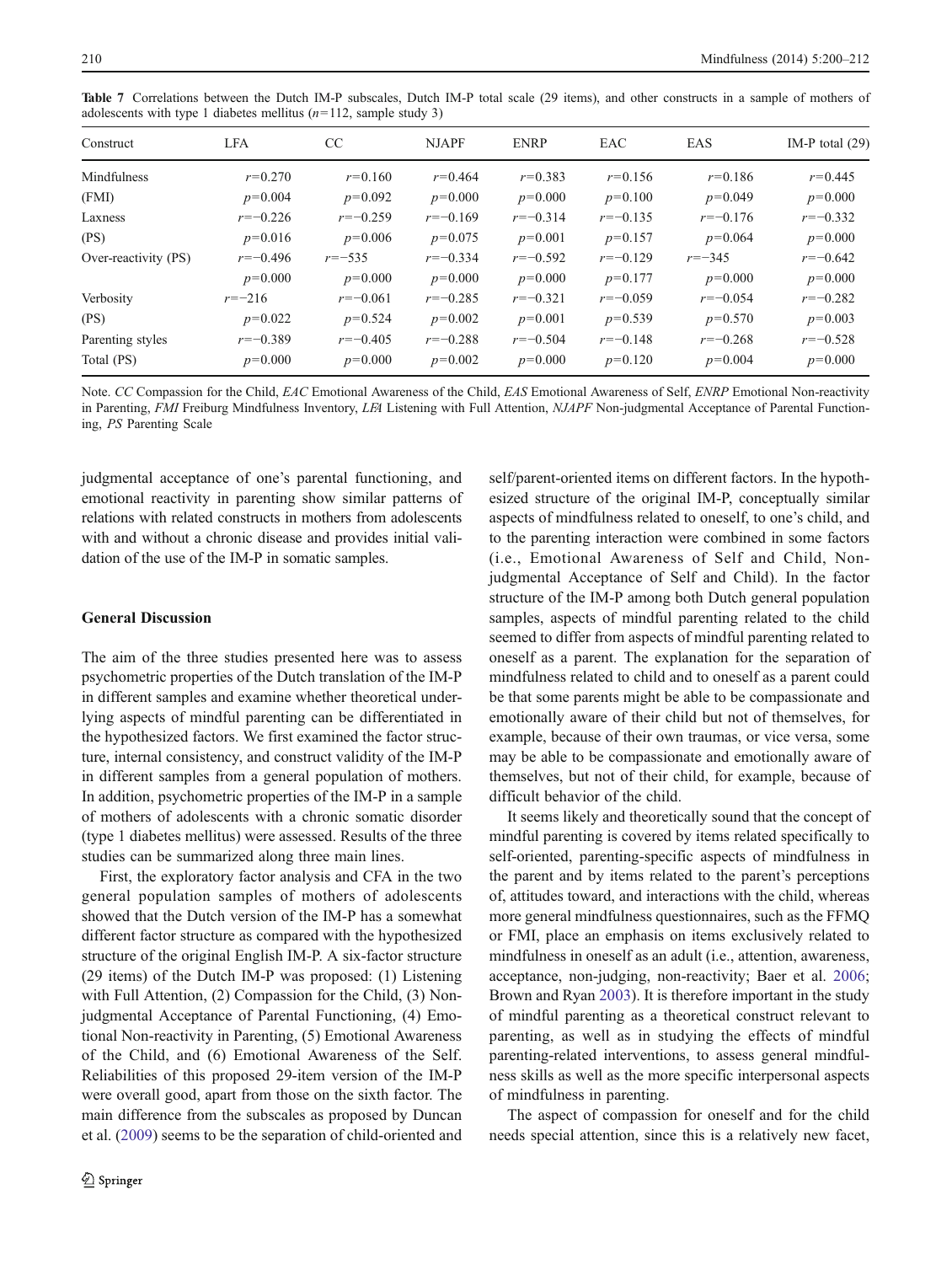<span id="page-11-0"></span>which has not been included in most general mindfulness questionnaires before. Self-compassion can be considered as being kind to oneself when suffering occurs, being mindful of one's experiences, and realizing that suffering does not occur in isolation but is inherent to human nature (Neff [2003a](#page-12-0)). Self-compassion, as measured with the Self-Compassion Scale (Neff [2003b](#page-12-0)), mediates both increases in quality of life and decreases in stress after participation in mindfulness-based interventions (Shapiro et al. [2005](#page-12-0)). Both mindfulness and self-compassion can be considered mediators of the positive outcome effects of meditation or mindfulness practice (Baer et al. 2012). In the context of mindful parenting, it seems the compassion towards one's child that is important but also the compassion for oneself as a parent (Bögels et al. 2010; Duncan et al. [2009\)](#page-12-0). Thus, selfcompassion and compassion for one's child should both be assessed when evaluating the effects of mindful parenting interventions.

Second, the construct validity of the IM-P was supported by the positive relationship with a variety of related constructs, such as general mindfulness (particularly aspects of attention and awareness, and non-reactivity), different aspects of quality of life, and optimism. These findings are in line with the finding that mindfulness-based trainings have a positive effect on psychological well-being and quality of life (i.e., Brown and Ryan 2003; Carmody and Baer [2008;](#page-12-0) Kabat-Zinn [1994;](#page-12-0) Keng et al. [2011](#page-12-0); Segal et al. [2002](#page-12-0)), the association between meditation and positive feelings and happiness (Hanson and Medius [2009\)](#page-12-0), and the relationship between different measures of mindfulness and happiness or positive affect (Brown et al. 2011).

As expected, mindfulness in parenting was negatively related to depression, parental over-reactivity, parental verbosity, and parental laxness in mothers of adolescents with and without a chronic somatic disorder. These findings are in line with studies showing positive effects of mindfulnessbased training in patients with depression (i.e., Kuyken et al. [2008;](#page-12-0) Segal et al. [2002](#page-12-0)) and of mindful parenting training on parental over-reactivity in previous studies (i.e., Van der Oord et al. [2011\)](#page-12-0).

In summary, the Dutch version of the IM-P was found to consist of slightly different subscales than its original English counterpart, mainly related to the fact that aspects of being mindful with the child versus with the self-as-parent load on different factors, however, with the same overarching construct of mindful parenting. Reliability and construct validity were demonstrated in different samples. Several directions for future research can be proposed. First, it would be of great interest to compare the factor structure of the IM-P in mothers versus fathers. Second, test–retest reliability of the Dutch IM-P needs to be examined in future research. Third, research is needed to examine whether improvement in mindfulness in parenting measured by the

Dutch IM-P, resulting from mindful parenting training, mediates improvement in parent and child psychopathology, and in parent–child interactions as shown with the short version of the English IM-P by Coatsworth and colleagues (Coatsworth et al. [2010](#page-12-0)). Furthermore, it would be interesting to compare the effects of Mindful Parenting training with Parent Management training on the IM-P, in order to investigate whether Mindful Parenting training has specific effects on IM-P scores. Finally, more research is needed into the beneficial role of mindful parenting in parenting children with different problems, i.e., medical issues such as type 1 diabetes mellitus versus psychiatric issues such as ADHD.

Acknowledgments We would like to thank Sophie Bodeving and Juliette Winters for their valuable help in data collection for this project.

### References

- Anderson, B. J., Brackett, J., Ho, J., & Laffel, L. M. (1999). An officebased intervention to maintain parent-adolescent teamwork in diabetes management. Impact on parent involvement, family conflict, and subsequent glycemic control. Diabetes Care, 22, 713–721.
- Anderson, B. J., Vangsness, L., Connell, A., Butler, D., Goebel-Fabbri, A., & Laffel, L. M. (2002). Family conflict, adherence, and glycaemic control in youth with short duration type 1 diabetes. Diabetes Medicine, 19, 635–642.
- Arnold, D. S., O'Leary, S. G., Wolff, L. S., & Acker, M. M. (1993). The parenting scale: A measure of dysfunctional parenting in discipline situations. Psychological Assessment, 5, 137–144.
- Baer, R. A. (2003). Mindfulness training as a clinical intervention: A conceptual and empirical review. Clinical Psychology: Science and Practice, 10, 125–143.
- Baer, R. A., Smith, G. T., Hopkins, J., Krietemeyer, J., & Toney, L. (2006). Using self-report assessment methods to explore facets of mindfulness. Assessment, 13, 27–45.
- Baer, R. A., Smith, G. T., Lykins, E., Button, D., Krietemeyer, J., Sauer, S., et al. (2008). Construct validity of the five facet mindfulness questionnaire in meditating and nonmeditating samples. Assessment, 15, 329–342.
- Baer, R.A., Lykins, E.L.B., & Peters, J.R. (2012). Mindfulness and self-compassion as predictors of psychological well-being in long-term meditators and matched non-meditators. Journal of Positive Psychology 7:230-238.
- Beck, A. T., Steer, R. A., & Brown, G. K. (1996). Manual for Beck Depression Inventory-II. San Antonio: Psychological Corporation.
- Bögels, S. M., Hoogstad, B., van Dun, L., de Schutter, S., & Restifo, K. (2008). Mindfulness training for adolescents with externalizing disorders and their parents. Behavioral and Cognitive Psychotherapy, 36, 193–209.
- Bögels, S. M., Lehtonen, A., & Restifo, K. (2010). Mindful parenting in mental health care. Mindfulness, 1, 107–120.
- Brown, K. W., & Ryan, R. M. (2003). The benefits of being present: Mindfulness and its role in psychological well-being. Journal of Personality and Social Psychology, 84, 822–848.
- Brown, K. W., West, A. M., Loverich, T. M., & Biegel, G. M. (2011). Assessing adolescent mindfulness: Validation of an adapted mindful attention awareness scale in adolescent normative and psychiatric populations. Psychological Assessment. doi[:10.1037/a0021338.](http://dx.doi.org/10.1037/a0021338)